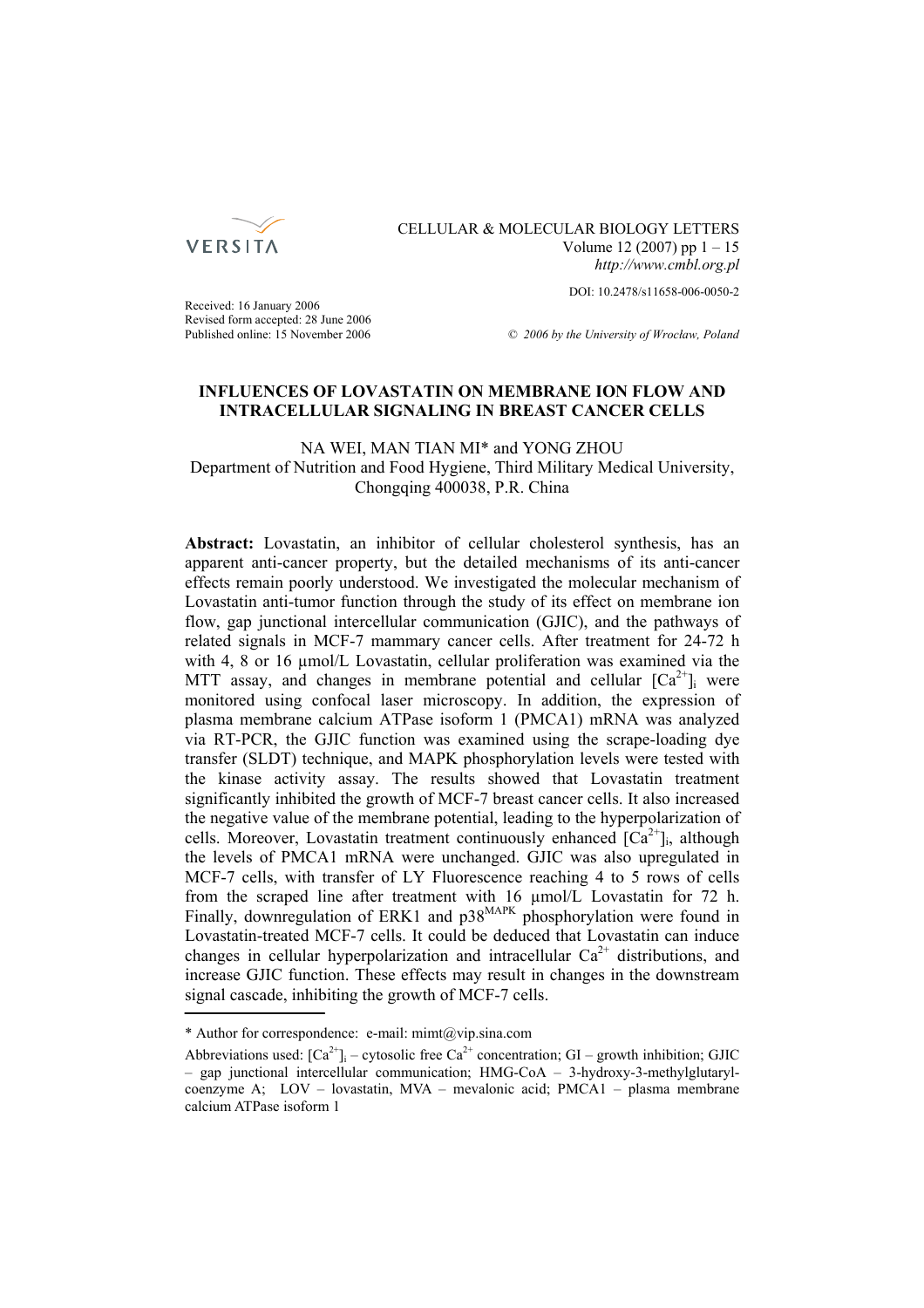**Key words:** Lovastatin, Human breast cancer cells, Cellular membrane ion transfer, Gap junctional intercellular communication (GJIC), MAPK activity

## **INTRODUCTION**

The cell membrane is the primary barrier between the intra- and extracellular environments, and it plays important roles in cellular activation and proliferation. Cholesterols, the main components of mammalian cellular membranes, are necessary for cell growth and proliferation, and are required for normal cellular activity. Endogenous cholesterol synthesis is regulated by 3-hydroxy-3-methylglutaryl-coenzyme A (HMG-CoA) reductase, while exogenous cholesterol is added to the cell membrane via intake by the lowdensity lipoprotein receptors (LDL-R). Endogenous and exogenous cholesterols interact with each other to maintain a relatively stable cholesterol level within the cell [1]. Indeed, research has shown that cholesterol depletion can lead to phenotypic changes and inhibition of cell growth [2].

Lovastatin (LOV) and other statins, commonly used to lower blood-lipid levels, are inhibitors of HMG-CoA reductase. They can lower endogenous cellular cholesterol synthesis, and block the mevalonate (MVA) metabolic pathway, the end products of which (cholesterols, dolichol, coenzyme Q, isoamylene proteins, etc.) are necessary components of the cell membranes. Consequently, inhibition of the MVA metabolic pathway not only blocks neogenesis of membrane lipids, but also impacts on membrane electron transfer and modifies Ras superfamily members. In addition, LOV was recently assessed as a possible anti-tumor drug that might inhibit tumor cell proliferation, or induce tumor cell differentiation, maturity or apoptosis [3, 4]. Maintenance of normal membrane structure is vital to membrane functions such as ion flow across cellular membranes and intercellular communication. Cellular proliferation and differentiation, demonstrating membrane potential, cytosolic free Ca<sup>2+</sup> concentration ( $[Ca^{2+}]$ i), gap junctional intercellular communication (GJIC) [5] and intracellular signal transmission are all closely related to the structure and function of cellular membranes and the membrane framework. It is therefore important to understand the impact of LOV on the membranes of normal and cancerous cells. In this study, we investigated the molecular mechanism of LOV anti-tumor function through assessments of its effect on the ion flow across membranes, GJIC, and the pathways of related signals in MCF-7 mammary cancer cells.

## **MATERIALS AND METHODS**

#### **Reagents**

Lovastatin (Fluka Company, Switzerland) was dissolved in dimethyl sulfoxide (DMSO, Sigma) to a stock concentration of  $3.2 \times 10^4$  µmol/L and stored at -20°C. The final concentrations for cell treatments were 4, 8 and 16 umol/L. The fluorescent probes diS-C3-(5) (3,3'-dipropylthiadicarbocyanine iodide) and Pluronic F-127 were obtained from Molecular Probes Inc. (Eugene, OR, USA).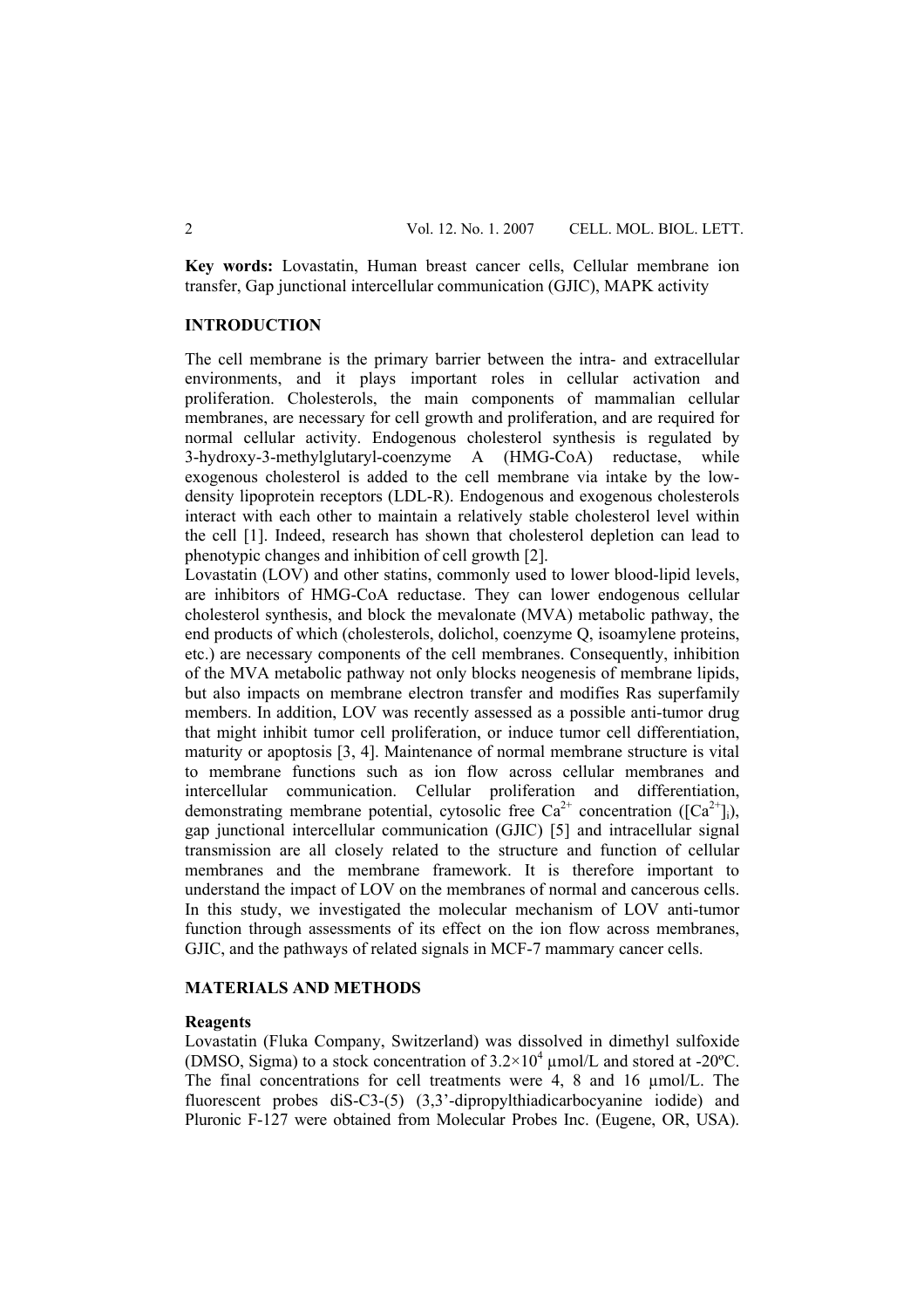Fluo-3/AM and Lucifer Yellow CH were obtained from Sigma (USA). 1.0% Fluo-3/AM was dissolved in DMSO, diluted to 1 mmol/L and stored at 4ºC. Lucifer Yellow CH stock solution was diluted to 1.0% in PBS and stored at 4ºC in the dark. Goat anti-ERK1 and rabbit anti-p38<sup>MAPK</sup> polyclonal Ab were obtained from Santa Cruz Biotechnology, Inc. (Santa Cruz, CA, USA) and diluted 1:250 before use. [γ-32P]ATP was purchased from Beijing Yahui Biomedical Engineering Company (Beijing, China).

## **Cell cultures**

The mammary cancer cell line MCF-7 was obtained from the Shanghai Institute of Cell Biology of the Chinese Academy of Sciences (Shanghai, China). Cells were cultured in DMEM/F12 (Hyclone, USA) supplemented with 10% heat-inactivated fetal bovine serum (FBS; Hyclone USA), 1.2 g sodium bicarbonate, 100 µg/ml streptomycin and 100 U/ml penicillin at 37ºC in a humidified atmosphere of  $5\%$  CO<sub>2</sub>.

## **Cell growth curve**

Cells were seeded in 24-well plates at a density of  $5.0 \times 10^4$  cells/ml, and treated with LOV at final concentrations of 4, 8 and 16  $\mu$ mol/L. Each group included three parallel wells. After 24-72 h, the cells were stained with trypan blue and counted, and cell growth inhibition was calculated as follows:

Growth inhibition  $(GI) = [(Nc-Nt)/Nc] \times 100\%$ 

where Nc (Control group) and Nt (Treatment group) were cell counts at a given time point.

## **MTT assay**

The cytostatic/cytotoxic effects of LOV on MCF-7 cells were tested via a standard MTT (3-4,5-dimethylthiazol-2-yl-2,5-diphenyl-tetrazolium bromide, Biomol USA) assay. Cells were plated out at a density of  $5.0 \times 10^4$  cells/200 µl/well in 96-well microtitre plates and allowed an overnight period for attachment. Then, the medium was removed and fresh medium along with various concentrations of LOV were added to the cultures in parallel. Control cells without agents were cultured under the same conditions with comparable medium changes. Following treatment, cells were fed with drug-free medium (200 µl/well) and MTT (15 µl/well, 5 mg per ml in PBS), and incubation was prolonged for 4 h at 37ºC. After removing the supernatants, the MTT-formazan crystals were dissolved in dimethyl sulphoxide (200 µl/well) for 30 min at room temperature, and the absorbance was measured at 492 nm in a universal microplate reader (Elx 800, BIO-TEK instruments, INC). The final medium concentration of DMSO was  $\leq$  0.05% in the control and treatment groups.

## **Changes in cellular membrane potential**

Changes in cellular membrane potential were examined using confocal microscopy with the fluorescent dye diS-C3-(5) [6-8]. Briefly, cells in the logarithmic growth phase were isolated and plated on coverslips in a 24-well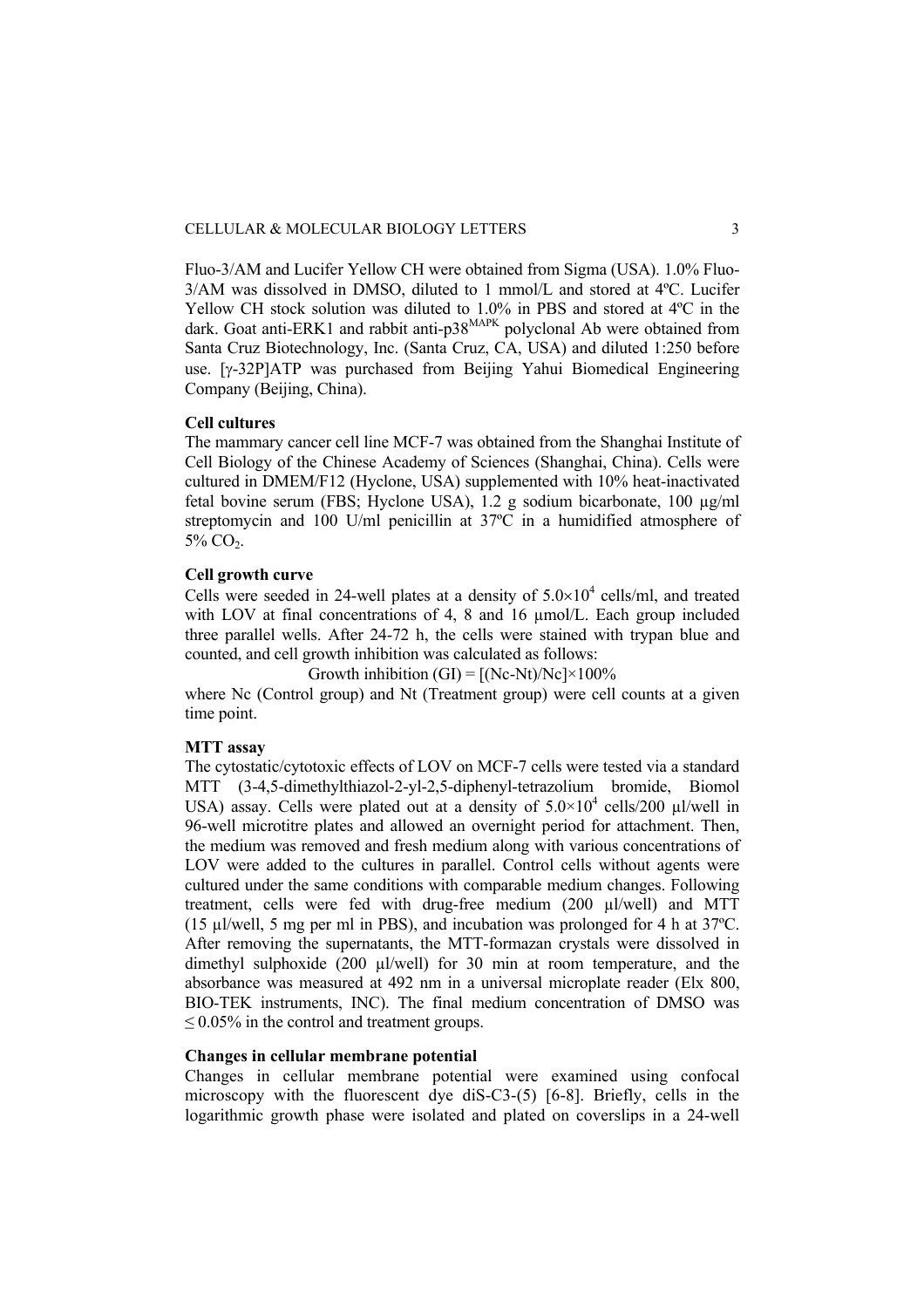plate, and incubated overnight to allow adherence. Cells were then treated with LOV at 4, 8 and 16 µmol/L for 24, 48 and 72 h, respectively, washed with PBS, and incubated with the membrane potential-sensitive fluorescent diS-C3-(5) probes at a final concentration of 1 µmol/L for 30 min at 37ºC. The cells were washed, and changes in the cellular membrane potential were examined using a Leica TCS NT-laser scanning confocal system. 100 cells were randomly chosen from different coverslips in each test group, and the cellular fluorescence intensity was analyzed using an image analysis system (TCS-Tools, Leica TCS-NT, Germany).

## **Changes in intracellular free calcium concentration**

Cells were treated as described above, rinsed with DMEM medium, adhered to coverslips, and incubated with 0.5 ml DMEM containing 4 µmol/L Fluo-3/AM and 1.0 µl 12.5% pluronic F-127 for 45 min at 37ºC [9]. The coverslips were again rinsed with DMEM and used for laser scanning confocal microscopic examination, and 100 cells per test group were randomly chosen for cellular fluorescence intensity analysis.

## **Expression levels of plasma membrane calcium ATPase mRNA**

The level of plasma membrane calcium ATPase 1 (PMCA1) mRNA expression in the MCF-7 cells was analyzed as described previously [10]. Briefly, for reverse transcription, 3 µg of RNA dissolved in 50 µl PCR-compatible buffer was combined with 50  $\mu$ l of 2×RT Master Mix (10  $\mu$ l of 10×reverse transcription buffer, 4 µl of 10mmol/L dNTPs, 10 µl of  $10\times$ random primers, 5 µl of multiscribe reverse transcriptase (50 U/µl) and 21 µl of nuclease-free H<sub>2</sub>O), and RT was performed at 37ºC for 60 min, and then 72ºC for 10 min. For PCR, 10 ng of cDNA was combined with primers and 2×SYBR Green PCR Master Mix to a final reaction volume of 50 µl. The nucleotide sequences for the different primer pairs were as follows:

PMCA1: forward primer 5'-TGGTGCAAATTCCATAGACATCTC-3', reverse primer 5'-GAGCTGCGGGCTCTCATG-3', producing an 88-bp amplification product;

Human β-actin: forward primer 5'-GGGTCAGAAGGATTCCTAATG-3', reverse primer 5'-GGTCTCAAACATGATCTGGG-3', amplified as an internal control, and with a PCR product 237 bp long.

PCR reactions were done at 95°C for 5 min, followed by 45 cycles at 94°C, 20 s, and 62ºC, 1 min. Finally, the RT-PCR products were examined via 1.5% agarose gel electrophoresis to ensure that bands were visible only at the expected molecular weight.

## **Change in GJIC function**

GJIC function changes were examined via the scrape-loading dye transfer method [11]. Briefly, cells were seeded into 35-mm dishes and fed to saturation density. The cells were treated with different doses of LOV for 24-72 h, then rinsed three times with PBS, then exposed to 0.05% Lucifer Yellow CH (Sigma). Scrape lines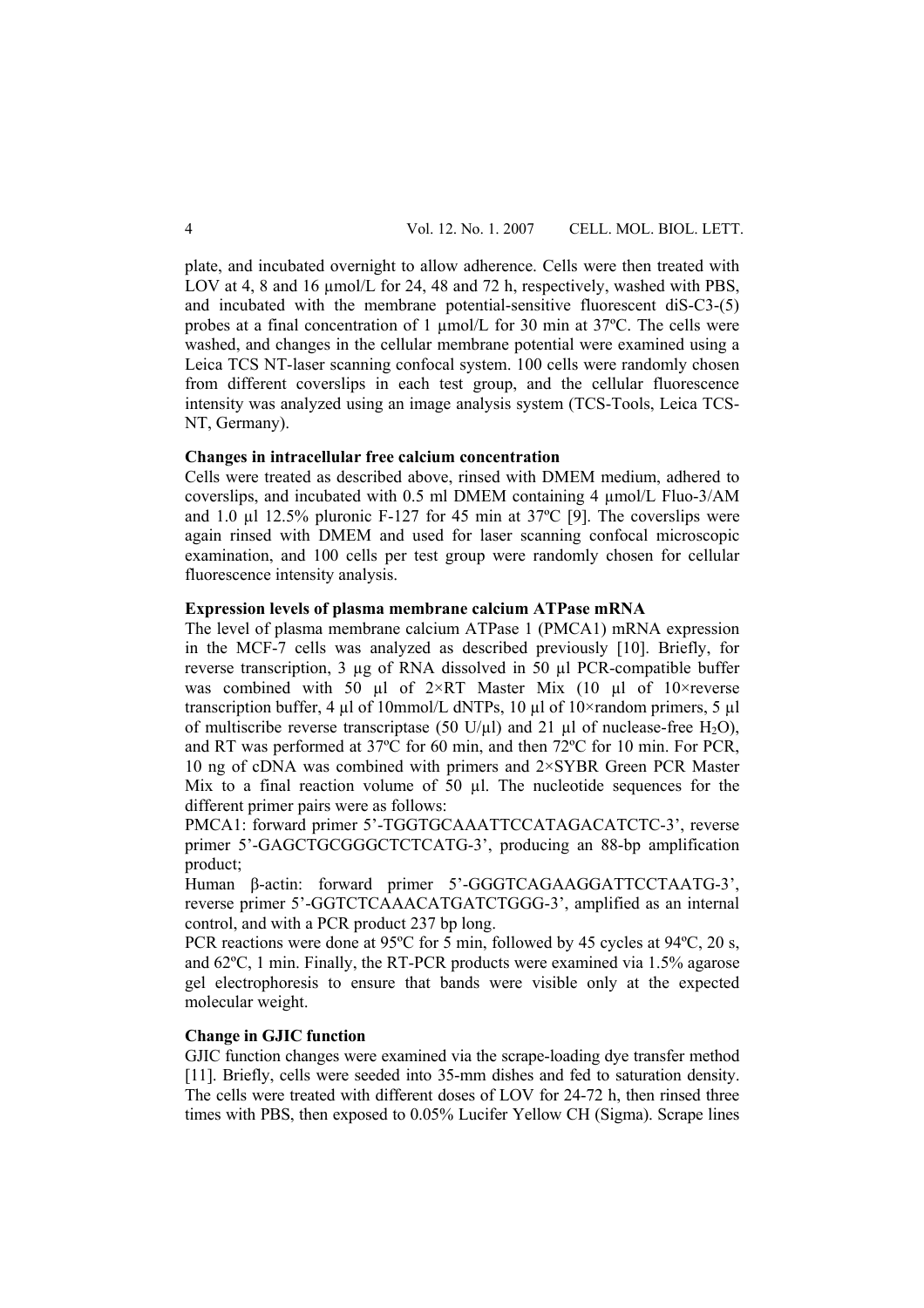were made with scrape blades. After 3 min, the dishes were rinsed three times with PBS, examined with a Nikon fluorescence microscope and photographed.

## Western blot analysis of ERK1 and p38<sup>MAPK</sup> protein expression

Cytosolic extracts were prepared using ice-cold Nonidet P-40 (NP-40) lysis buffer (50 mmol/L Tris-HCl pH 8.0, 150 mmol/L NaCl, 25 mmol/L NaF, 5 mmol/L Na<sub>4</sub>P<sub>2</sub>O<sub>7</sub>, 0.1% NP-40, 10 µg/ml aprotinin, 10 µg/ml leupetin, 1 mmol/L phenylmethylsulfonyl fluoride) and incubated on ice for 30 min. After centrifugation at 12,000 g for 15 min, the protein in the supernatants was quantitated by the Lowry method using bovine serum albium (BSA) as a standard. Sixty micrograms of protein per lane was electrophoresed on 10% SDSpolyacrylamide gels. After transfer of the protein from the gel to nitrocellulose membranes, the membranes were blocked at 37ºC for 1 h in PBS plus 0.1% Tween-20 (PBS-T) containing 1% BSA, then incubated for 1 h at 37ºC with polyclonal antibodies against human ERK1 or human p38<sup>MAPK</sup> antibody. Bound antibody was detected by chemiluminescene.

# *In vitro* **kinase assay for ERK and p38MAPK activities**

Proteins (200  $\mu$ g) were incubated for 4 h at 4°C with ERK1 or p38<sup>MAPK</sup> polyclonal antibody  $(1 \mu g)$ , then for 2 h at  $4^{\circ}$ C with protein A-Sepharose. MAPK kinase assays were performed for 30 min at 25ºC on the bound immune complexes in a reaction buffer containing substrate protein (1mg/ml MBP), 40 µmol/L ATP and 2  $\mu$ Ci [ $\gamma$ -<sup>32</sup>P]ATP. The level of <sup>32</sup>P penetrating the substrate protein  $(in \overrightarrow{p}$  pmol/mg/min) represented the ERK1 and  $p38^{MAPK}$  activities.

#### **Statistical analysis**

All the data was analyzed using SPSS software ver. 10.0. All the quantitative data was presented as the mean±standard error of three independent experiments. Statistical significance was assessed using variance analyses.

## **RESULTS**

## **The effect of LOV on MCF-7 cell growth**

The MTT assay showed that after 24-72 hours of treatment with 4-16  $\mu$ mol/L LOV, the A492 values of the treated group had all declined in a dose- and timedependent manner compared to the controls (Fig. 1). From the formula for growth inhibition (GI), we found that GI increased from 5.57 to 42.42% and 17.39 to 75.80% with increasing time after treatment with, respectively, 4 and 16 µmol/L LOV (Fig. 2).

## **Changes in membrane potential as observed by laser confocal microscopy**

The quantity of diS- $C_3$ -(5) in cells can directly reflect changes in membrane potential: hyperpolarization of cells increases the partitioning of this positivelycharged dye into the lipid phase of the membrane and cytoplasm [6], where its fluorescene is quenched, while its flourescence intensifies in the opposite case. In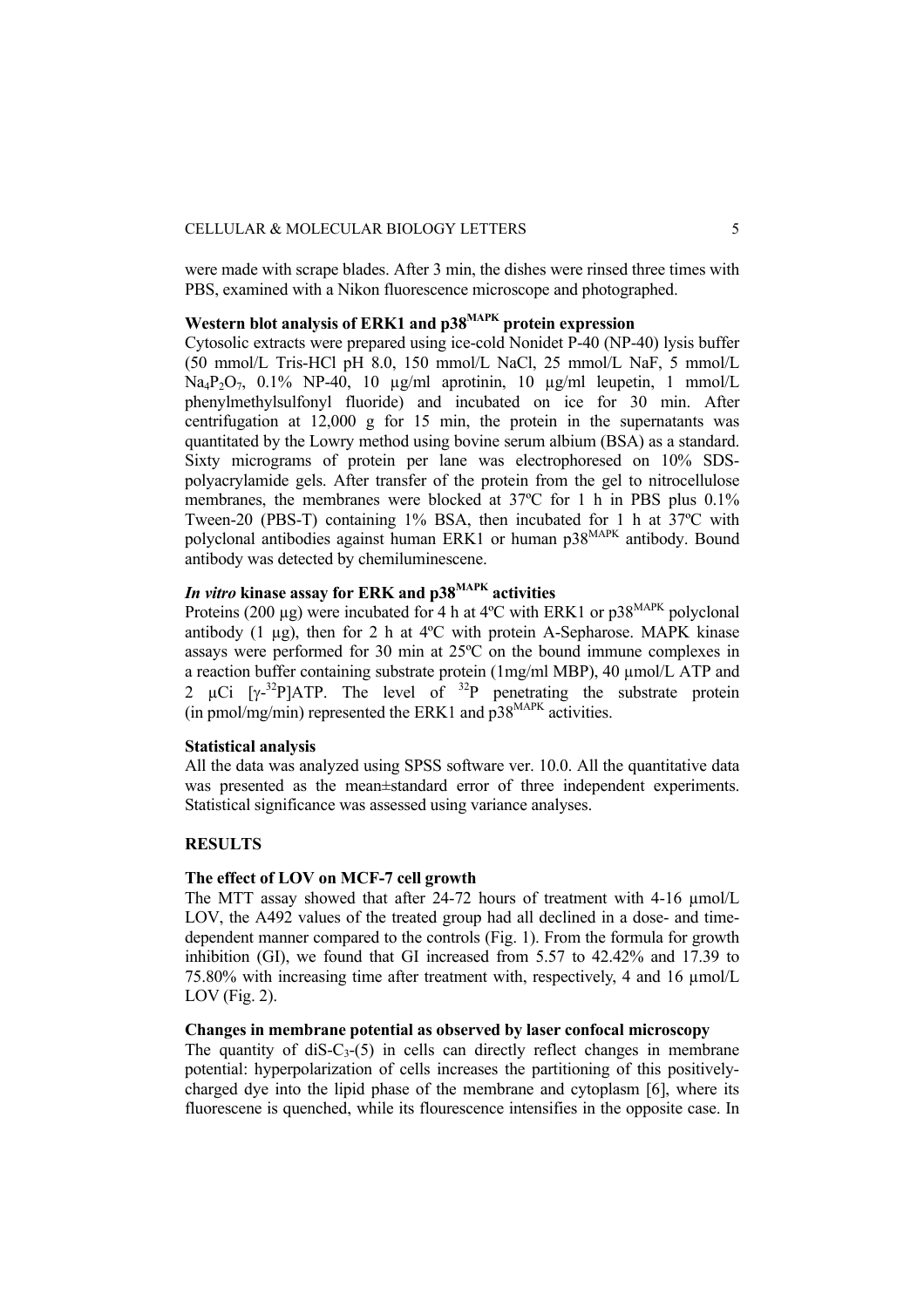this study, after the treatment with 4, 8 or 16  $\mu$ mol/L LOV, the quantity of diS-C<sub>3</sub>-(5) in MCF-7 cells was observed to gradually decline (Fig. 3). This illustrated that within the cells, LOV treatment resulted in an increase in the negative value of membrane potential and a change in the cells' hyperpolarization. Even at the lowest dose (4  $\mu$ mol/L LOV for 24 h), cellular diS-C<sub>3</sub>-(5) fluorescence decreased significantly  $(P < 0.01)$ . The response intensified thereafter in a dose- and timedependent manner.



Fig. 1. The effect of LOV on the proliferation of MCF-7 cells. After treatment with various concentrations of LOV for 24-72 h, cells were incubated with MTT, and the MTT-formazan crystals were measured at 492 nm in a universal microplate reader. Note: a indicates  $P \le 0.05$  vs. the control group; b indicates  $P \le 0.01$  vs. the control group.



Fig. 2. Changes in GI in MCF-7 cells. Different concentrations of LOV were incubated for 24-72 h with MCF-7 cells  $(5.0 \times 10^4 \text{ cells/ml})$ . After treatment, cells were counted via the trypan blue method, and the cell growth inhibition was calculated.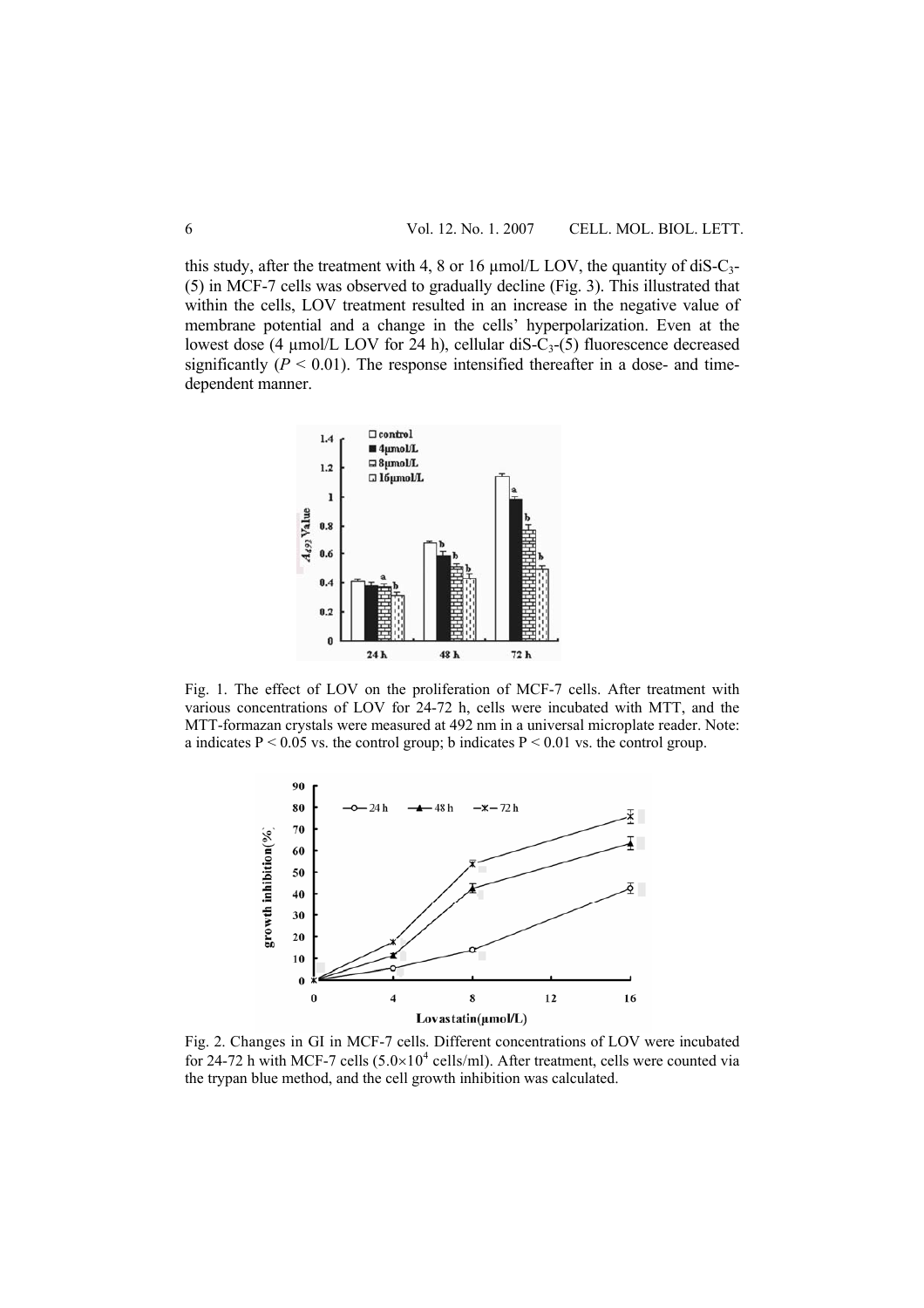

Fig. 3. The fluorescence intensity change of diS- $C_3$ -(5) in MCF-7 cells. After treatment with LOV, the cells were incubated with 1  $\mu$ mol/L diS-C<sub>3</sub>-(5) for 30 min at 37°C, and changes in the cellular membrane potential were examined using a Leica TCS NT-laser scanning confocal system. 100 cells were randomly chosen from different coverslips in each test group, and the cellular fluorescence intensity was analyzed using an image analysis system. Note: values with a different letter on a given curve differ significantly (*P*  $< 0.05$ ).



Fig. 4. Fluorescence intensity changes in the intracellular free calcium concentration in MCF-7 cells. After treatment with LOV, cells were incubated with 0.5 ml DMEM containing 4 µmol/L Fluo-3/AM and 1.0 µl 12.5% pluronic F-127 for 45 min at 37ºC. After a rinse with DMEM, changes in  $[Ca^{2+}]_i$  were examined with a laser scanning confocal microscope. 100 cells per test group were randomly chosen, and the cellular fluorescence intensity was analyzed using an image analysis system. Note: values with a different letter on a given curve differ significantly  $(P < 0.05)$ .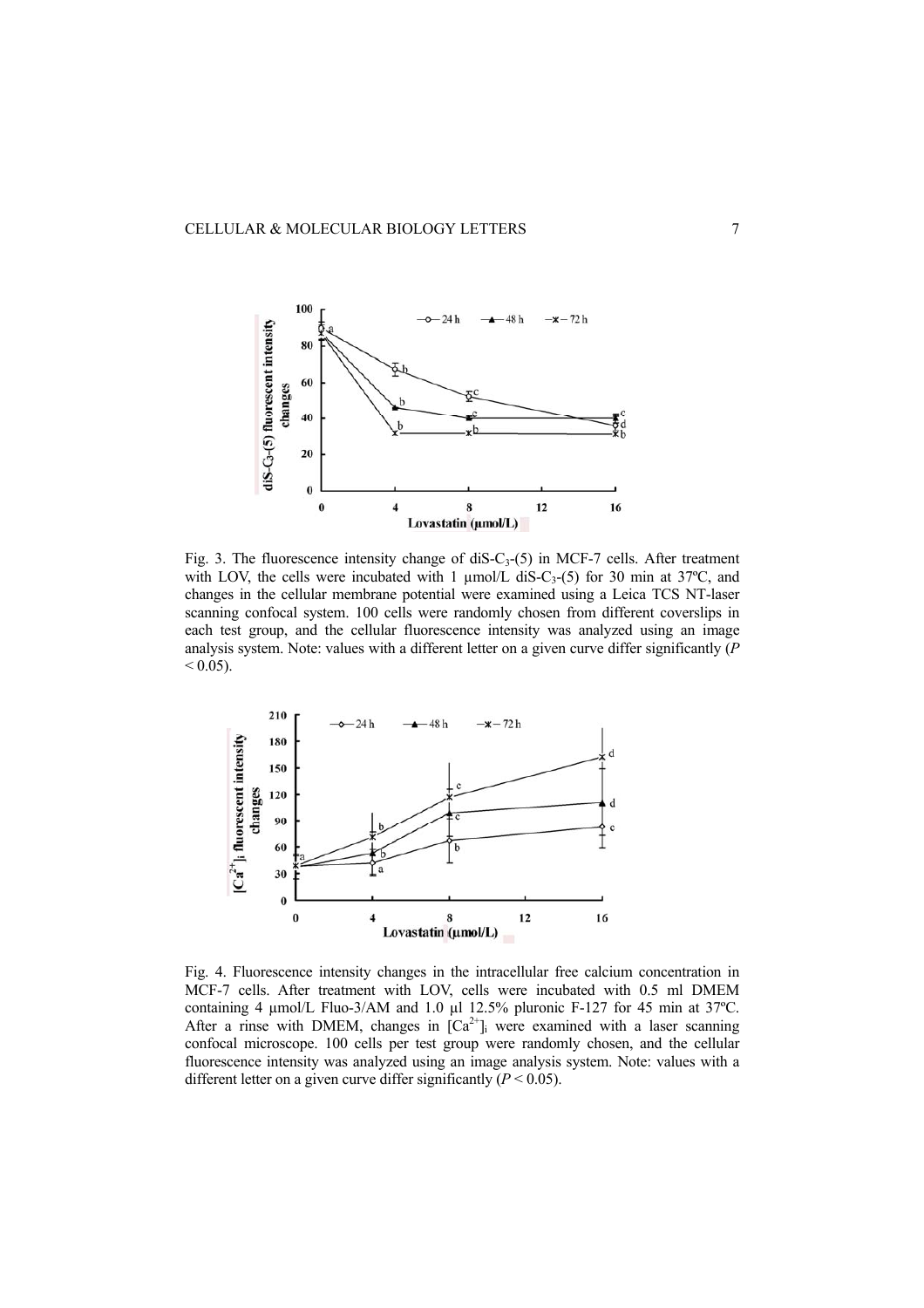The effect of LOV on intracellular  $Ca<sup>2+</sup>$  concentration and PMCA1 mRNA **expression** 

MCF-7 cells were treated with 4-16  $\mu$ mol/L LOV for 24-72 hours and examined using laser confocal scanning microscopy. We found that the intracellular fluorescence intensity had strengthened in the test groups, indicating that the  $[Ca^{2+}]$ had increased. Furthermore, the higher the dosage of LOV and the longer the treatment time, the more obvious the effect became (Fig. 4), demonstrating a timeand dose-dependent relationship. RT-PCR analysis showed that PMCA1 mRNA expression in the MCF-7 cells did not change following LOV treatment (Fig. 5), suggesting that this increase in free  $Ca^{2+}$  was not due to up-regulated gene expression of calcium ATPase or elevated release of  $Ca^{2+}$  from the  $Ca^{2+}$  pool. It may have been due to the changed activity of calcium ATPase because of an abnormality in the membrane structure and function after LOV treatment.



Fig. 5. The effect of LOV on the expression of PMCA1 mRNA in MCF-7 cells. MCF-7 cells grown to about 70% confluence were treated with 4, 8 or 16  $\mu$ mol/L LOV for the indicated time period, while the control cells received 0.05% DMSO only. PMCA1 expression was analyzed by RT-PCR. Lane 1: 16  $\mu$ mol/L group; lane 2: 8 µmol/L group; lane 3: 4 µmol/L group; lane 4: control group; lane 5: DNA molecular marker.

## **The effect of LOV on GJIC function**

In the control assays, cellular LY fluorescent dye was unable to transfer to adjacent cells, instead remaining on the sides of scrape lines, which is consistent with negative GJIC function. After 24-72 hours treatment with 4, 8, or 16 µmol/L LOV, MCF-7 cells showed a time- and dose-dependent activation of GJIC to the point that the LY dye was transmitted 4-5 cell layers deep in some cases (Fig. 6 A-D, Tab. 1).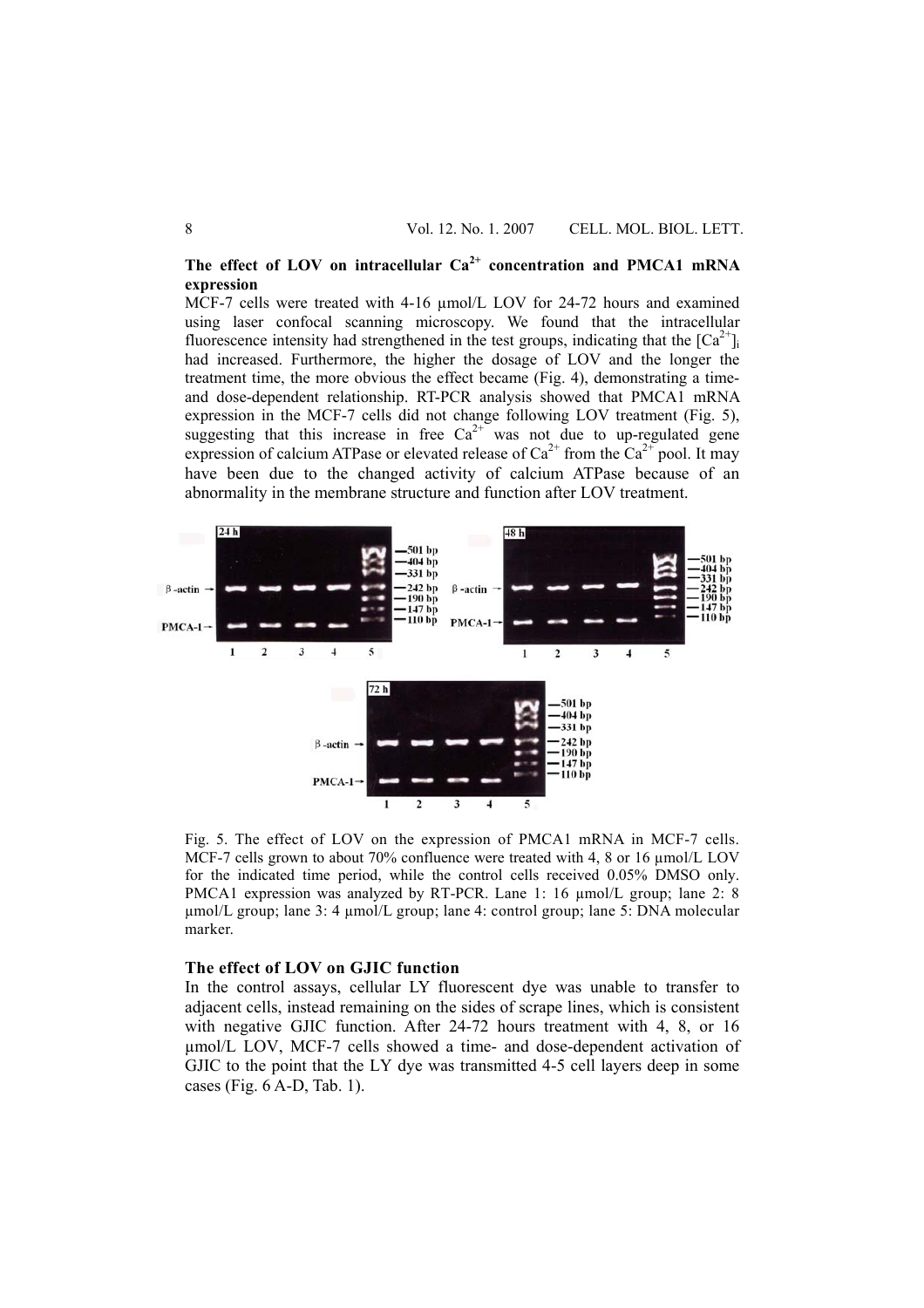## CELLULAR & MOLECULAR BIOLOGY LETTERS 9



Fig. 6. The changes in the GJIC of MCF-7 cells incubated with 16 µmol/L LOV for 24-72 h (B-D), then exposed to 0.05% Lucifer Yellow CH. The control group is shown in A. After 3 min, the cells were rinsed with PBS, examined with a Nikon fluorescence microscope and photographed.

|  |  |  |  |  |  |  |  | Tab. 1. The effect of LOV on MCF-7 GJIC. |  |
|--|--|--|--|--|--|--|--|------------------------------------------|--|
|--|--|--|--|--|--|--|--|------------------------------------------|--|

| Group          | 24 h | 48 h     | 72 h     |
|----------------|------|----------|----------|
| Control        |      |          |          |
| $4 \mu$ mol/L  |      |          | $^{++}$  |
| $8 \mu$ mol/L  |      | $^{++}$  | $^{+++}$ |
| $16 \mu$ mol/L |      | $^{+++}$ | $^{+++}$ |

Note: – indicates LY Fluorescence was limited to the cells of the scrape lines;  $+ \sim ++++$ indicate LY fluorescence reached 2  $(+)$  to 5  $(+++)$  rows of cells from the scraped line. See Fig. 6.

# **Changes in the expression and activation of ERK1 and p38MAPK**

Following 48-72 h exposure to LOV, western blot analysis showed that the levels of ERK1 were unchanged (Fig. 7). The expression of  $p38^{MAPK}$  was clearly down-regulated after 72 h exposure to the drug (Fig. 7). Interestingly, the assay of kinase activation (Fig. 8) revealed that ERK1 and  $p38^{MAPK}$  phosphorylation levels were both markedly decreased compared to the control  $(P < 0.05)$ . This was most obvious in cells treated with 16  $\mu$ mol/L LOV (*P* < 0.01).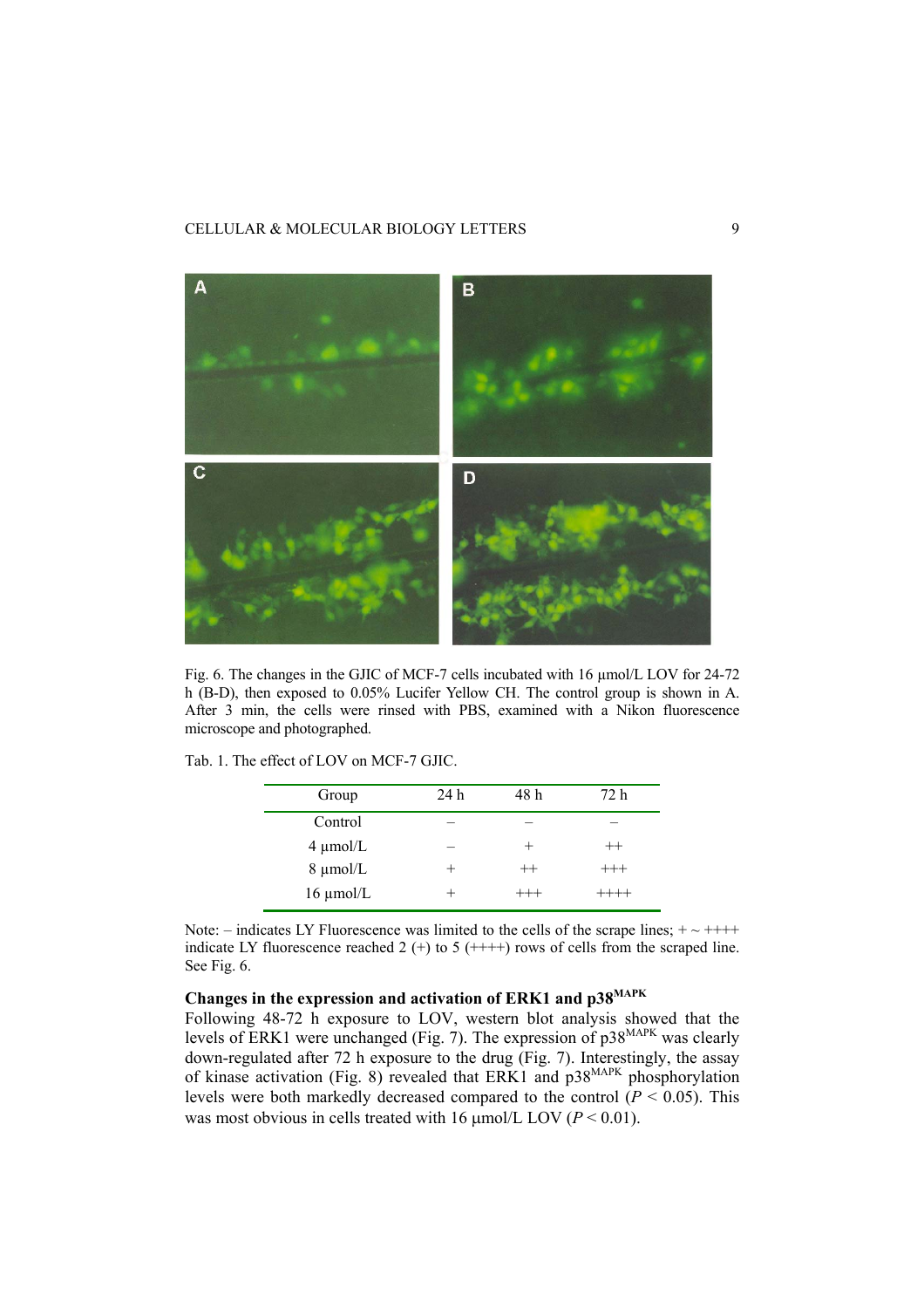

Fig. 7. The effect of LOV on ERK1 and p38<sup>MAPK</sup> expression in MCF-7 cells. The cells were incubated for 48-72 h with 4, 8 or 16 μmol/L LOV, then total proteins were extracted and separated by SDS-PAGE. After transfer, the membrane was probed with antibodies reacting with ERK1 or  $p38^{MAPK}$ , and the bound antibodies were detected by chemiluminescence.



Fig. 8. The change in ERK1 (A) and  $p38^{MAPK}$  (B) activity in MCF-7 cells treated with LOV. The cell protein extracts, untreated or treated with LOV for 48-72 h, were incubated with goat anti-ERK1 or rabbit anti- $p38^{MAPK}$  polyclonal Ab, and the immune complexes were adsorbed on Protein A Sepharose; then ERK1 and p38<sup>MAPK</sup> kinase activity was assayed by using  $[\gamma^{-32}P]ATP$  and substrate protein. Note: a indicates  $P \leq$ 0.05 vs. the control group; b indicates  $P < 0.05$  vs. the 4  $\mu$ mol/L and 8  $\mu$ mol/L groups.

## **DISCUSSION**

Cholesterol is the main component of the cell membrane, and it plays an important role in maintaining normal membrane structure and function. An imbalance in the tightly regulated relationship between cellular sterols and other lipids can lead to membrane lipid microenvironment changes that may affect the biophysical features of the membrane, including membrane potential, membrane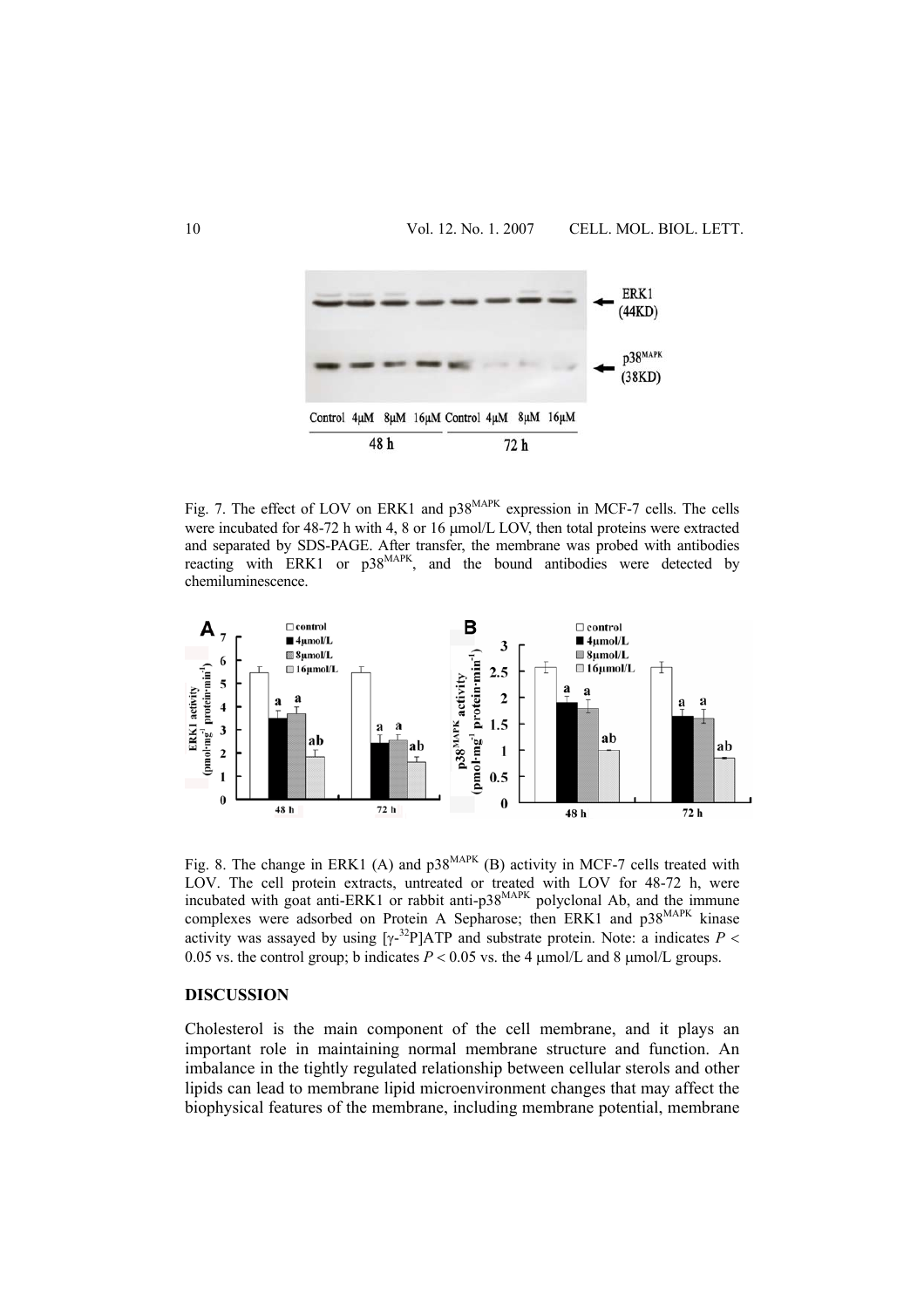#### CELLULAR & MOLECULAR BIOLOGY LETTERS 11

lipid fluidity, ion permeability and signal transmission [12]. Lovastatin (LOV), one of the drugs used to treat hyperlipidemia, can lower the level of endogenous cellular cholesterol synthesis by inhibiting the activity of HMG-CoA reductase. Recent studies have demonstrated that LOV has a potential anti-cancer property [3, 4], but researchers have yet to reach a comprehensive understanding of the molecular mechanisms of its anti-cancer action. LOV may affect cellular proliferation and differentiation by altering the structure and function of cellular membranes and signal transmission.

Membrane potential is one of the most important biophysical features of the cell membrane. DiS-C<sub>3</sub>-(5) [6, 7] is a lipophilic cation fluorescent dye, and it can be used to quickly and accurately assess changes in membrane potential [7, 8, 13- 15]. Our experiments showed that when the exogenous LOV inhibited cholesterol synthesis and the MVA metabolic pathway, the amount of diS- $C_3$ -(5) fluorescence decreased in a dose- and time-dependent manner. The differences were significant at all the tested times and doses. This shows that LOV can effectively enlarge the negative value of the membrane potential of MCF-7 cells. We speculate that LOV might act by inhibiting the synthesis of cellular endogenous cholesterol, by interfering in the MVA metabolism pathway to change the cellular membrane structure and even membrane protein functions, leading to cellular hyperpolarization. Interestingly, such hyperpolarization can affect cell proliferation [16], and many studies have demonstrated that LOV can suppress tumor cell proliferation by arresting the cell cycle in the G0/G1 phase [17, 18]. In this study, we also found that LOV inhibited MCF-7 cell proliferation and enhanced GI as time and dose increased, suggesting these effects may be closely related to the hyperpolarization of MCF-7 cells.

 $Ca<sup>2+</sup>$  is an important signal transduction ion in cells and it plays a significant role in regulating vital cellular activities. Under normal conditions, the  $Ca^{2+}$ concentration in cells is lower than that outside cells. Homeostasis of a lower  $Ca<sup>2+</sup>$  concentration across cellular membranes is the key to maintaining normal cellular function. Indeed, many studies have shown that increasing  $[Ca^{2+}]$  in tumor cells is an important function of many anti-tumor drugs, as it inhibits tumor cell proliferation or initiates apoptosis [19, 20]. Thus, artificial increases in  $[Ca^{2+}]$  in tumor cells are an important and effective mode of cancer treatment [21, 22]. In investigating LOV, an anti-cholesterol drug with possible anti-cancer applications, we found that LOV inhibited MCF-7 breast cancer cell proliferation in association with an increase in  $[Ca^{2+}$ ]. However, LOV did not affect the mRNA expression of PMCA1 [10], which is the primary calcium pump on the membrane surface of MCF-7 cells. It is possible that LOV might change the physical properties of lipid bilayer and protein functions in the plasma membrane, thus affecting PMCA1 activities leading to the observed increase in  $[Ca^{2+}]_i$ . Therefore, these increases in  $[Ca^{2+}]_i$  may change downstream signaling, resulting in the observed inhibition effects of LOV on MCF-7 cell proliferation.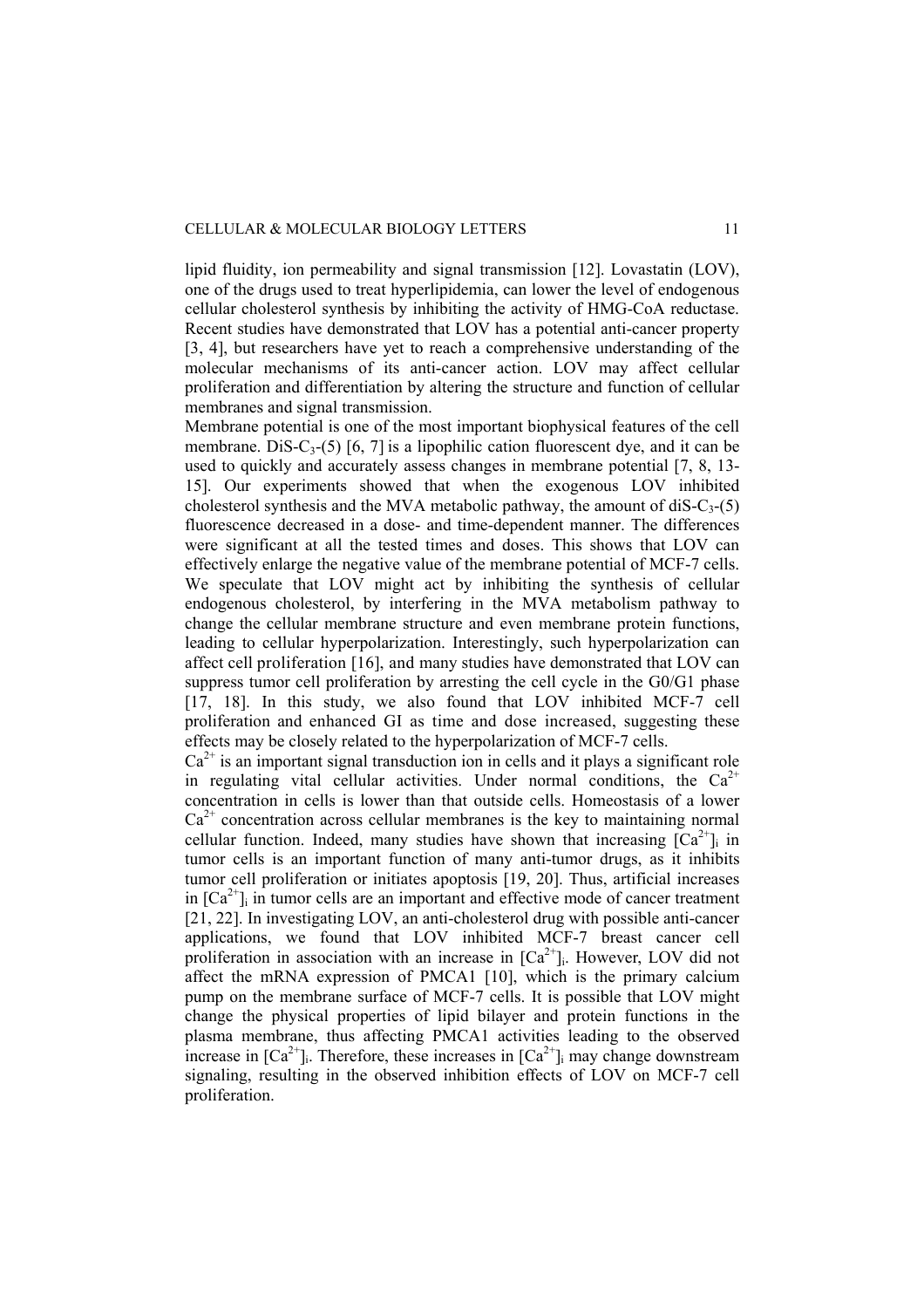GJIC plays significant roles in embryonic development, cell growth, differentiation, apoptosis, and the coordination of many other intercellular activities via the exchange of small molecules such as calcium ions,  $IP_3$ , and cAMP between the linked cells [23-25]. The structural unit of the gap junctions is connexon, a plasma membrane protein composed of six transmembrane subunits. Research has revealed a GJIC disorder in almost all parenchymal tumor tissues, in which signal transmission was completely disrupted between adjacent tumor cells, and between tumor cells and the surrounding normal cells. In addition, varying degrees of disruption of GJIC function have been reported for cells in the process of transforming to cancer cells [26-28], and the restoration of GJIC can suppress tumor cell growth. Many anti-cancer or chemopreventive and chemotherapeutic chemicals have been shown to either prevent the down-regulation of GJIC or up-regulate GJIC [29]. In our study, we found that while LOV inhibited MCF-7 cell proliferation, it also recovered or upregulated cellular GJIC in a dose- and time-dependent manner, suggesting a promotion of GJIC by LOV in MCF-7 cells, possibly via a change in the membrane lipid composition and membrane protein functions through the HMG-CoA reductase pathway.

At the same time, the MAPK pathway, another important signal system that regulates cell proliferation and cell differentiation, was affected by LOV treatment [30-32]. Our study showed that treatment with LOV did not alter the total ERK1 protein levels in MCF-7 cancer cells, but markedly inhibited ERK1 activity and  $p38^{MAPK}$  protein phosphorylation, as in previous findings [33]. This suggests that the MAPK signal transducing phosphorylation cascade was regulated at least partially in an MVA-dependent manner, and the influences of the drug were a consequence of its inhibitory effects on the synthesis of steroids [34-35]. Moreover, this indicates that by changing membrane function, LOV treatment affects membrane-related MAPK cellular signal pathways, which may play a important role in inhibiting MCF-7 cell proliferation.

In summary, this study demonstrates that LOV, as an inhibitor of cellular cholesterol synthesis, may change membrane lipid composition in MCF-7 cells, thereby affecting the structures and activities of ion channel proteins and gap junctional proteins in the cellular membrane. This results in the induction of cellular hyperpolarization change, intracellular calcium overload, and intercellular communications restoration. All these changes, accompanied by alterations of intracellular signal transduction and subsequent changes in the cellular metabolism, lead to the observed inhibition effect on MCF-7 breast cell proliferation.

**Acknowledgments.** The research project was financially supported by grant 30271128 funded by the National Nature Science Foundation of China.

## **REFERENCES**

1. Lange, Y., Duan, H. and Mazzone, T. Cholesterol homeostasis is modulated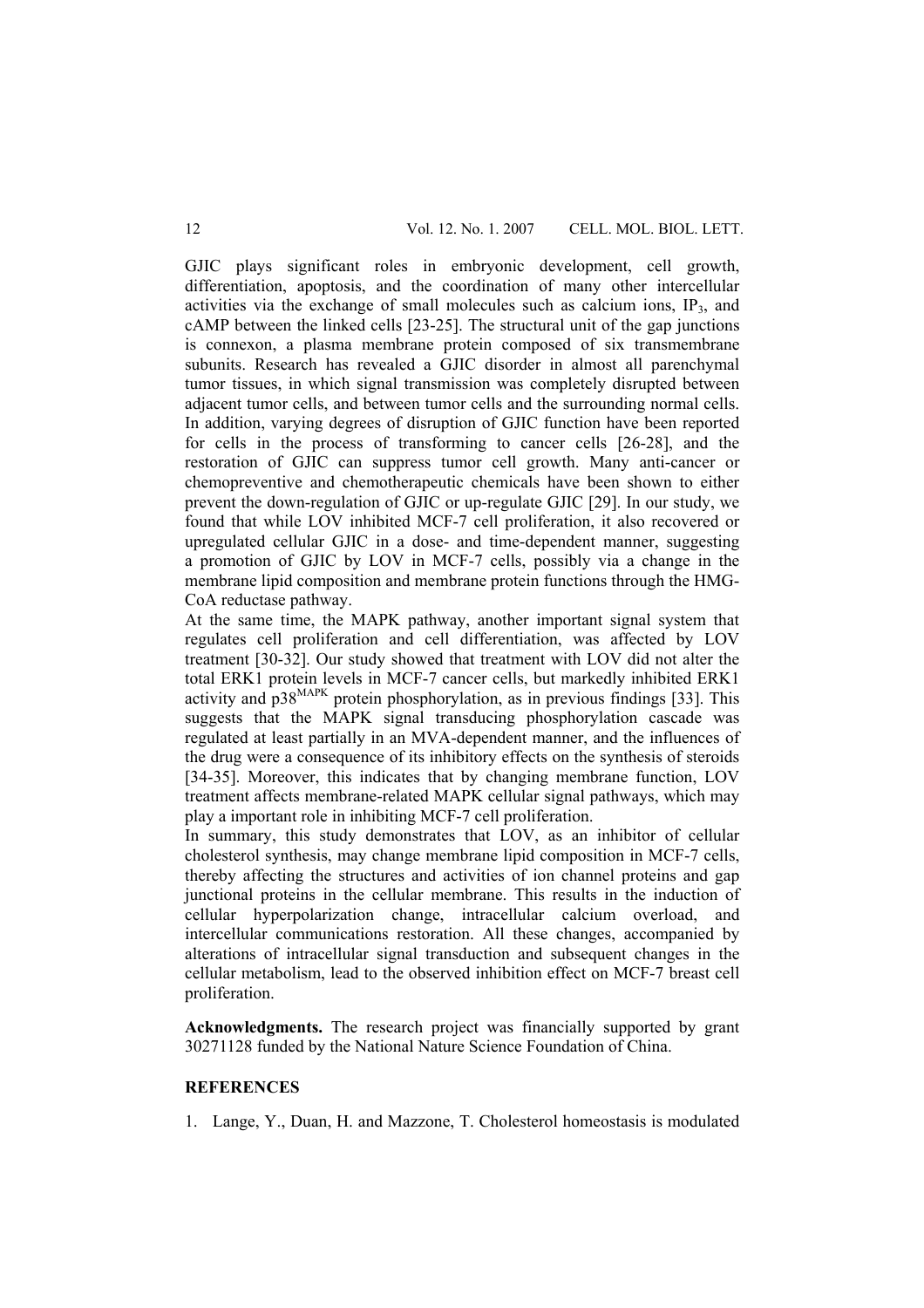by amphiphiles at transcriptional and post-transcriptional loci. **Lipid Res.** 37 (1996) 534-539.

- 2. Buttke, T.M. and Van Cleave, S. Adaptation of a cholesterol deficient human T cell line to growth with lanosterol. **Biochem. Biophys. Res. Commun.** 200 (1994) 206-212.
- 3. Shellman, Y.G., Ribble, D., Miller, L., Gendall, J., Vanbuskirk, K., Kelly, D., Norris, D.A. and Dellavalle, R.P. Lovastatin-induced apoptosis in human melanoma cell lines. **Melanoma Res.** 15 (2005) 83-89.
- 4. Dimitrowlakos, J., Ye, L.Y., Benzaquen, M., Moore, M.J., Kamel-Reid, S., Freedman, M.H., Yeger, H. and Penn, L.Z. Differentiation sensitivity of various pediatric cancers and squamous cell carcinomas to Lovastatininduced apoptosis: therapeutic implications. **Clin. Cancer Res.** 7 (2001) 158-167.
- 5. Ruch, R.J., Madhukar, B.V., Trosko, J.E. and Klaunig, J.E. Reversal of rasinduced inhibition of gap-junctional intercellular communication, transformation, and tumorigenesis by lovastatin. **Mol. Carcinog.** 7 (1993) 50-59.
- 6. Hladky, S.B. and Rink, T.J. Potential difference and the distribution of ions across the human red blood cell membrane; a study of the mechanism by which the fluorescent cation, diS-C3-(5) reports membrane potential. **J. Physiol.** 263 (1976) 287-319.
- 7. Plasek, J. and Hronda, V. Assessment of membrane potential changes using the carbocyanine dye,  $dis-C_3-(5)$ : synchronous excitation spectroscopy studies. **Eur. Biophys. J.** 19 (1991) 183-188.
- 8. Suzuki, H., Wang, Z.Y., Yamakoshi, M., Kobayashi, M. and Nozawa, T. Probing the transmembrane potential of bacterial cells by voltage-sensitive dyes. **Anal. Sci.** 19 (2003) 1239-1242.
- 9. Kao, J.P., Harootunian, A.T. and Tsien, R.Y. Photochemically generated cytosolic calcium pulses and their detection by Fluo-3. **J. Biol. Chem.** 264 (1989) 8179-8184.
- 10. Roberts-Thomson, S.J., Holman, N.A., May, F.J., Lee, W.J. and Monteith, G.R. Development of a real-time RT-PCR assay for plasma membrane calcium ATPase isoform 1 (PMCA1) mRNA levels in a human breast epithelial cell line. **J. Pharmacol. Toxicol. Methods** 44 (2000) 513-517.
- 11. el-Fouly, M.H., Trosko, J.E. and Chang, C.C. Scrape-loading and dye transfer. A rapid and simple technique to study gap junctional intercellular communication. **Exp. Cell. Res.** 168 (1987) 422-430.
- 12. Zhuang, L., Kim, J., Adam, R.M., Solomon, K.R. and Freeman, M.R. Cholesterol targeting alters lipid raft composition and cell survival in prostate cancer cells and xenografts. **J. Clin. Invest.** 115 (2005) 959-968.
- 13. Waczulikova, I., Sikurova, L., Bryszewska, M.R., Kawiecka, K., Carsky, J. and Ulicna, O. Impaired erythrocyte transmembrane potential in diabetes mellitus and its possible improvement by resorcylidene aminoguanidine. **Bioelectrochemistry** 52 (2000) 251-256.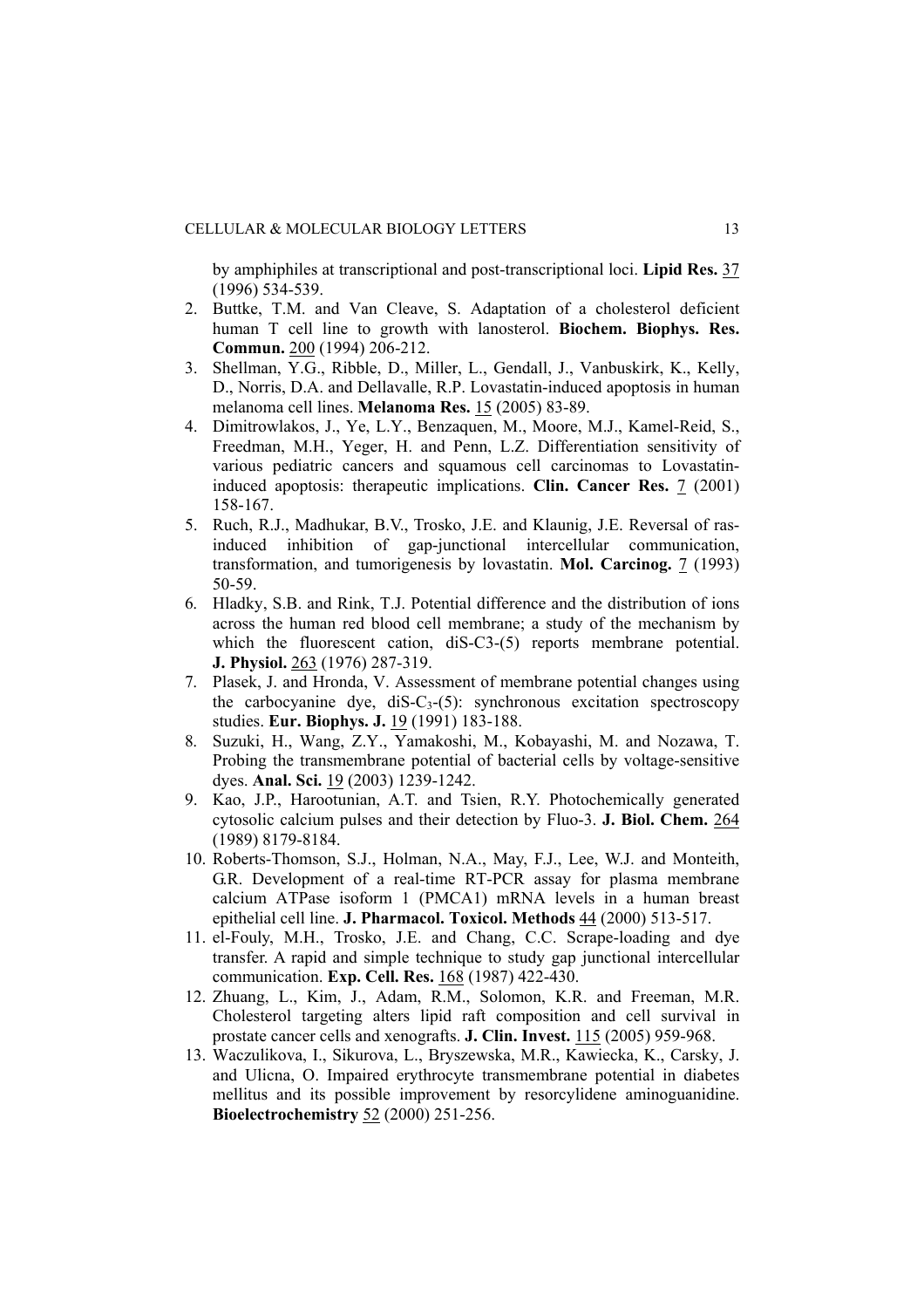- 14. Toyomizu, M., Okamoto, K., Akiba, Y., Nakatsu, T. and Konishi, T. Anacardic acid-mediated changes in membrane potential and pH gradient across liposomal membrane. **Biochem. Biophys. Acta** 1558 (2002) 54-62.
- 15. de Poorter, L.M. and Keltjens, J.T. Convenient fluorescence-based methods to measure membrane potential and intracellular pH in the Archaeo Methanobacterium thermoautotrophicum. **J. Microbiol. Methods** 47 (2001) 233-241.
- 16. Schiffenbauer, Y.S., Trubniykov, E., Zacharia, B.T., Gerbat, S., Rehavi, Z., Berke, G. and Chaitchik, S. Tumor sensitivity to anti-cancer drugs predicted by changes in fluorescence intensity and polarization *in vitro*. **Anticancer Res.** 22 (2002) 2663-2669.
- 17. Fouty, B.W. and Rodman. D.M. Mevastatin can cause G1 arrest and induce apoptosis in pulmonary artery smooth muscle cells through a p27Kip1 independent pathway. **Circ. Res.** 92 (2003) 501-509.
- 18. Germano, D., Pacilio, C., Cancemi, M., Cicatiello, L., Altucci, L., Petrizzi, V.B., Sperandio, C., Salzano, S., Michalides, R.J., Taya, Y., Bresciani, F. and Weisz, A. Inhibition of human breast cancer cell growth by blockade of the mevalonate-protein prenylation pathway is not prevented by overexpression of cyclin D1. **Breast Cancer Res. Treat.** 67 (2001) 23-33.
- 19. Zhang, T.C., Cao, E.H., Li, J.F., Ma, W. and Qin, J.F. Induction of apoptosis and inhibition of human gastric cancer MGC-803 cell growth by arsenic trioxide. **Eur. J. Cancer** 35 (1999) 1258-1263.
- 20. Florio, T., Thellung, S., Arena, S., Corsaro, A., Spaziante, R., Gussoni, G., Acuto, G., Giusti, M., Giordano, G. and Schettini, G. Somatostatin and its analog lanreotide inhibit the proliferation of dispersed human nonfunctioning pituitary adenoma cells in vitro. **Eur. J. Endocrinol.** 141 (1999) 396-408.
- 21. Miyake, H., Hara, I., Yamanaka, K., Arakawa, S. and Kamidono, S*.* Calcium ionophore, ionomycin inhibits growth of human bladder cancer cells both *in vitro* and *in vivo* with alteration of Bcl-2 and Bax expression levels. **J. Urol.** 162 (1999) 916-921.
- 22. Popescu, B.O., Cedazo-Minguez, A., Popescu, L.M., Winblad, B., Cowburn, R.F. and Ankarcrona, M*.* Caspase cleavage of exon 9 deleted presenilin-1 is an early event in apoptosis induced by calcium ionophore A 23187 in SH-SY5Y neuroblastoma cells. **J. Neurosci. Res.** 66 (2001) 122-134.
- 23. Cronier, L., Frendo, J.L., Defamie, N., Pidoux, G., Bertin, G., Guibourdenche, J., Pointis, G. and Malassine, A. Requirement of gap junctional intercellular communication for human villous trophoblast differentiation. **Biol. Reprod.** 69 (2003) 1472-1480.
- 24. Evans, W.H. and Martin, P.E. Gap junctions: Structure and Function. **Mol. Membr. Biol.** 19 (2002) 121-136.
- 25. Alexander, D.B. and Goldberg, G.S. Transfer of biologically important molecules between cells through gap junction channels. **Curr. Med. Chem.** 10 (2003) 2045-2058.